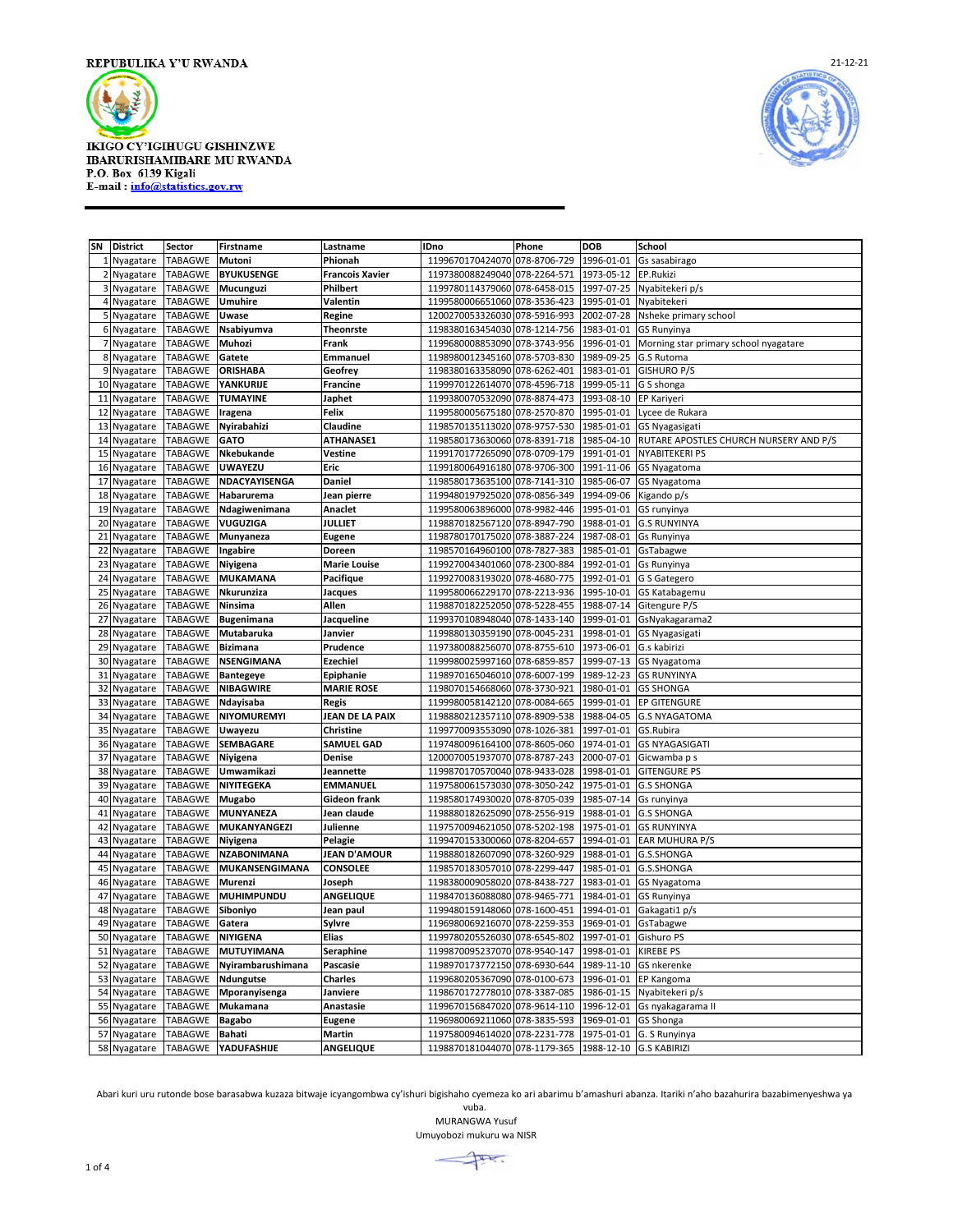



|     | 59 Nyagatare          | <b>TABAGWE</b> | <b>DUSABEMARIYA</b>   | VESTINE             | 1198470136075030 078-6019-948<br>1984-01-01<br><b>G.S RUNYINYA</b>    |  |
|-----|-----------------------|----------------|-----------------------|---------------------|-----------------------------------------------------------------------|--|
|     | 60 Nyagatare          | TABAGWE        | NGENDAHIMANA          | Ferdinand           | 1198680173252050 078-9593-301<br>1986-01-01<br>Kigando P/s            |  |
| 61  | Nyagatare             | TABAGWE        | Tuyishimire           | Theogene            | 1198880079898270<br>078-8994-368<br>1988-04-05<br><b>RUTARE PS</b>    |  |
| 62  | Nyagatare             | <b>TABAGWE</b> | <b>MBABAZI</b>        | Leonidas            | 1198580175165100 078-3665-408<br>1986-07-11<br>G S shonga             |  |
| 63  | Nyagatare             | TABAGWE        | <b>UFITINEMA</b>      | <b>SOLANGE</b>      | 078-1293-494<br>1199570147335020<br>1995-01-01<br>KIGANDO P/S         |  |
| 64  | Nyagatare             | <b>TABAGWE</b> | Uwimana               | Marie Thèrèse       | 1197370085332150 078-3201-905<br>1973-12-19<br>GS Kabirizi            |  |
| 65  | Nyagatare             | TABAGWE        | MUTUYIMANA            | JANET               | 1199970093099010 078-7505-297<br>1999-01-01<br><b>GS MITAYAYO</b>     |  |
| 66  | Nyagatare             | <b>TABAGWE</b> | <b>BAMPORINEZA</b>    | Thaddee             | 1196680064231000 078-8233-255<br>1966-01-01<br>EP GICWAMBA            |  |
| 67  | Nyagatare             | TABAGWE        | <b>NIYONSHUTI</b>     | Gedeon              | 1199780132823040 078-9075-827<br>1997-05-14<br>EP Gicwamba            |  |
| 68  | Nyagatare             | <b>TABAGWE</b> | Arihafi               | Malachie            | 1199980087734030 078-6484-061<br>2021-11-06<br>G.s Nyagasigati        |  |
| 69  | Nyagatare             | TABAGWE        | NDAYISHIMIYE          | Alex                | 1199980092392160 078-1265-806<br>1999-06-17<br><b>NYAGATABIRE PS</b>  |  |
|     | 70 Nyagatare          | <b>TABAGWE</b> | <b>TUYIKUZE</b>       | <b>VERERIEN</b>     | 1199480121533000 078-9991-121<br>1994-01-01<br><b>GS NYAGASIGATI</b>  |  |
|     | 71 Nyagatare          | TABAGWE        | Hategekimana          | Emmanuel            | 1197980122928080 078-8641-256<br>1979-01-01<br><b>GS TABAGWE</b>      |  |
| 72  | Nyagatare             | <b>TABAGWE</b> | niyonkuru             | emmanuel            | 1200080207582080 078-6480-702<br>2000-01-01<br>g.s.shonga             |  |
|     | 73 Nyagatare          | TABAGWE        | Nirere                | Aderine             | 1199270047606030 078-3629-406<br>1992-11-01<br>Gishuro primary school |  |
|     | 74 Nyagatare          | TABAGWE        | Nyiramariza           | Odeth               | 078-7188-056<br>1986-01-01<br>1198670173282020<br>EP Nyabitekeri      |  |
|     |                       | TABAGWE        | <b>MUTONI</b>         | Yvonne              | 1199570074908060 078-1009-805<br>1995-08-05<br><b>GIKUNDAMVURA PS</b> |  |
|     | 75 Nyagatare          | TABAGWE        | <b>TUMWISIGE</b>      | Théodore            | 1199680015672020 078-7194-956<br>1996-01-01<br>NYABITEKERI PS         |  |
|     | 76 Nyagatare          |                |                       |                     |                                                                       |  |
|     | 77 Nyagatare          | TABAGWE        | Dushimimana           | Jonathan            | 1999-01-01<br>1199980089031120 078-1617-801<br>Gishuro p/s            |  |
| 78  | Nyagatare             | TABAGWE        | Tuyisenge             | Adeline             | 1199170116083160 078-3023-288<br>1991-01-01<br><b>GS NYAGASIGATI</b>  |  |
| 79  | Nyagatare             | TABAGWE        | <b>TWAHIRWA</b>       | Jean Claude         | 1200080212571050 078-5406-162<br>2000-01-01<br><b>G.S NYENDO</b>      |  |
| 80  | Nyagatare             | <b>TABAGWE</b> | <b>TUYISENGE</b>      | <b>BERNARD</b>      | 1199780160537010 078-6156-235<br>1997-07-27<br><b>GS TABAGWE</b>      |  |
|     | 81 Nyagatare          | <b>TABAGWE</b> | Mukamubano            | Vestine             | 1198470065459050 078-7250-066<br>1984-07-05<br>G.S Nyagasigati        |  |
| 82  | Nyagatare             | <b>TABAGWE</b> | <b>Imananiyonkuru</b> | Joseph              | 1199680008357180 078-1959-557<br>1996-01-01<br>G.s kabirizi           |  |
|     | 83 Nyagatare          | TABAGWE        | MUNYANEZA             | REGIS               | 1199480012801040 078-2437-999<br>1994-01-01<br>GS Nyagatoma           |  |
|     | 84 Nyagatare          | TABAGWE        | <b>UWAMWEZI</b>       | <b>Mary Vianney</b> | 078-1860-362<br>1979-09-08<br>1197970118294080<br>Gishuro PS          |  |
| 85  | Nyagatare             | TABAGWE        | Ndahimana Ishimwe     | Justin              | 1987-01-01<br>1198780127715000<br>078-5498-252<br>Good Seeds Academy  |  |
| 86  | Nyagatare             | TABAGWE        | NDAYISENGA            | Olive               | 078-4922-496<br>1998-04-07<br>1199870066799040<br>GICWAMBA P/S        |  |
| 87  | Nyagatare             | <b>TABAGWE</b> | Gasana                | James               | 1199680134519100<br>078-9281-595<br>1996-01-01<br>G S Nyagasigati     |  |
| 88  | Nyagatare             | TABAGWE        | Rugira                | SHIKIRO             | 078-2807-795<br>1199480029641120<br>1994-01-01<br>Gs Runyinya         |  |
| 89  | Nyagatare             | <b>TABAGWE</b> | Maniragaba            | Innocent            | 1198880177416070 078-5684-677<br>1988-01-10<br>GS Runyinya            |  |
| 90  | Nyagatare             | TABAGWE        | Uwimanimpaye          | <b>Tharcisse</b>    | 1197880123491120 078-3430-000<br>1978-11-11<br>Gs Kabirizi            |  |
|     | 91 Nyagatare          | <b>TABAGWE</b> | Mukanoheri            | <b>Emmerence</b>    | 1199270080391060 078-1284-409<br>1992-01-12<br>IDP model village      |  |
| 92  | Nyagatare             | TABAGWE        | Hitimana              | <b>Eugenie</b>      | 1198470196444080 078-4784-898<br>1984-01-01<br>Gs kabirizi            |  |
| 93  | Nyagatare             | <b>TABAGWE</b> | <b>Bampire</b>        | Egidie              | 1197970122833050 078-3121-343<br>1979-04-10<br><b>GS Runyinya</b>     |  |
|     | 94 Nyagatare          | TABAGWE        | Hagenimana            | Eric                | 1989-01-01<br>1198980177121060 078-5336-516<br>EP Kangoma             |  |
|     | 95 Nyagatare          | TABAGWE        | Niyonsenga            | Epimaque            | 1198880192741000 078-7719-770<br>1988-01-01<br><b>GS NYAGASIGATI</b>  |  |
|     | 96 Nyagatare          | TABAGWE        | Karamage              | Jean D'Amour        | 1199280097585010<br>078-6089-714<br>1992-01-01<br>Gs Nyagatoma        |  |
|     | 97 Nyagatare          | TABAGWE        | Niyitegeka            | Jean Marie Vianney  | 1199980013178000<br>078-2526-182<br>1999-01-01<br><b>KABARE PS</b>    |  |
|     | 98 Nyagatare          | TABAGWE        | <b>UWIMANA</b>        | Catherine           | 1199970089119040 078-6921-248<br>1999-01-01<br>Gishuro PS             |  |
| 99  | Nyagatare             | TABAGWE        | TWISIGIMANA           | <b>VINCENT</b>      | 1198780179944180 078-8901-212<br>1987-08-26<br><b>G.S SHONGA</b>      |  |
|     | 100 Nyagatare         | TABAGWE        | Turacyayisenga        | <b>Marie Claire</b> | 1997-01-01<br>1199770190723030 078-9688-750<br>GS Rwisirabo           |  |
|     | 101 Nyagatare         | TABAGWE        | Manirakiza            | Jean Baptiste       | 1199880191471010 078-2308-845<br>1998-01-01<br>Kangoma ps             |  |
|     | 102 Nyagatare         | TABAGWE        | Munyarubona           | <b>Evariste</b>     | 1984-07-28<br>1198480175661100 078-8623-456<br><b>GS TABAGWE</b>      |  |
| 103 | Nyagatare             | TABAGWE        | Uwimbabazi            | Solange             | 1199870153977090 078-0441-645<br>1998-08-20<br>GS Nyagasigati         |  |
|     | 104 Nyagatare         | TABAGWE        | Uwimbabazi            | stidia              | 1990-01-01<br>1199070233048970 078-0410-77<br>Gs kabirizi             |  |
| 105 | Nyagatare             | TABAGWE        | NIZEYIMANA            | Patrick             | 1199980126076090 078-1968-414<br>1999-12-25<br><b>GS KIBARE II</b>    |  |
| 106 | Nyagatare             | <b>TABAGWE</b> | <b>TWAHIRWA</b>       | John                | 1199080184392100 078-8379-826<br>1990-01-01<br><b>RUTARE PS</b>       |  |
| 107 | Nyagatare             | <b>TABAGWE</b> | UMUGWANEZA            | Osee                | 1198770167638020 078-2164-785<br>1987-01-01<br>NYABITEKERI P S        |  |
|     | 108 Nyagatare TABAGWE |                | Nsengiyumva           | Elie                | 1199580074813020 078-3584-018<br>1995-01-01<br><b>EP Gishuro</b>      |  |
|     | 109 Nyagatare TABAGWE |                | <b>HAKUZIMANA</b>     | Narcisse            | 1199080088646040 078-2501-351 1990-05-24 Nyabitekeri p/s              |  |
|     | 110 Nyagatare         | <b>TABAGWE</b> | Nsengiyumva           | Jean claude         | 1199080184487210 078-6873-873<br>1990-01-01<br>Gasinga primary school |  |
|     | 111 Nyagatare         | TABAGWE        | Bagwaneza             | Patricie            | 1199870129056100 078-2404-634<br>1998-01-01<br>EP Kangoma             |  |
|     | 112 Nyagatare         | TABAGWE        | <b>DUSABE</b>         | <b>Evariste</b>     | 1199380101073030 078-5799-418<br>1993-11-20<br>GS Nyagatoma           |  |
|     | 113 Nyagatare         | TABAGWE        | <b>ITANGISHATSE</b>   | Philbertine         | 1199570097301070 078-0729-228<br>1995-01-01<br>Gs Hunga               |  |
|     | 114 Nyagatare         | TABAGWE        | <b>MUJAWIMANA</b>     | JEANINE             | 1983-05-01<br>1198370151711020 078-3131-018<br><b>KIGANDO P/S</b>     |  |
|     | 115 Nyagatare         | TABAGWE        | TWIZERIMANA           | <b>DOMINIQUE</b>    | 1197880094618050 078-3404-544<br>1978-04-10<br><b>G.S RUNYINYA</b>    |  |
|     | 116 Nyagatare         | <b>TABAGWE</b> | <b>Bizimana</b>       | <b>Theoneste</b>    | 1199180158320180 078-6385-178 1991-01-01 EP gitengure                 |  |
|     | 117 Nyagatare         | <b>TABAGWE</b> | NIWENSHUTI            | Vicent              | 1199180158560110 078-5193-700 1991-04-01 DAYSPRING PRIMARY SCHOOL     |  |
|     |                       |                |                       |                     |                                                                       |  |

Abari kuri uru rutonde bose barasabwa kuzaza bitwaje icyangombwa cy'ishuri bigishaho cyemeza ko ari abarimu b'amashuri abanza. Itariki n'aho bazahurira bazabimenyeshwa ya

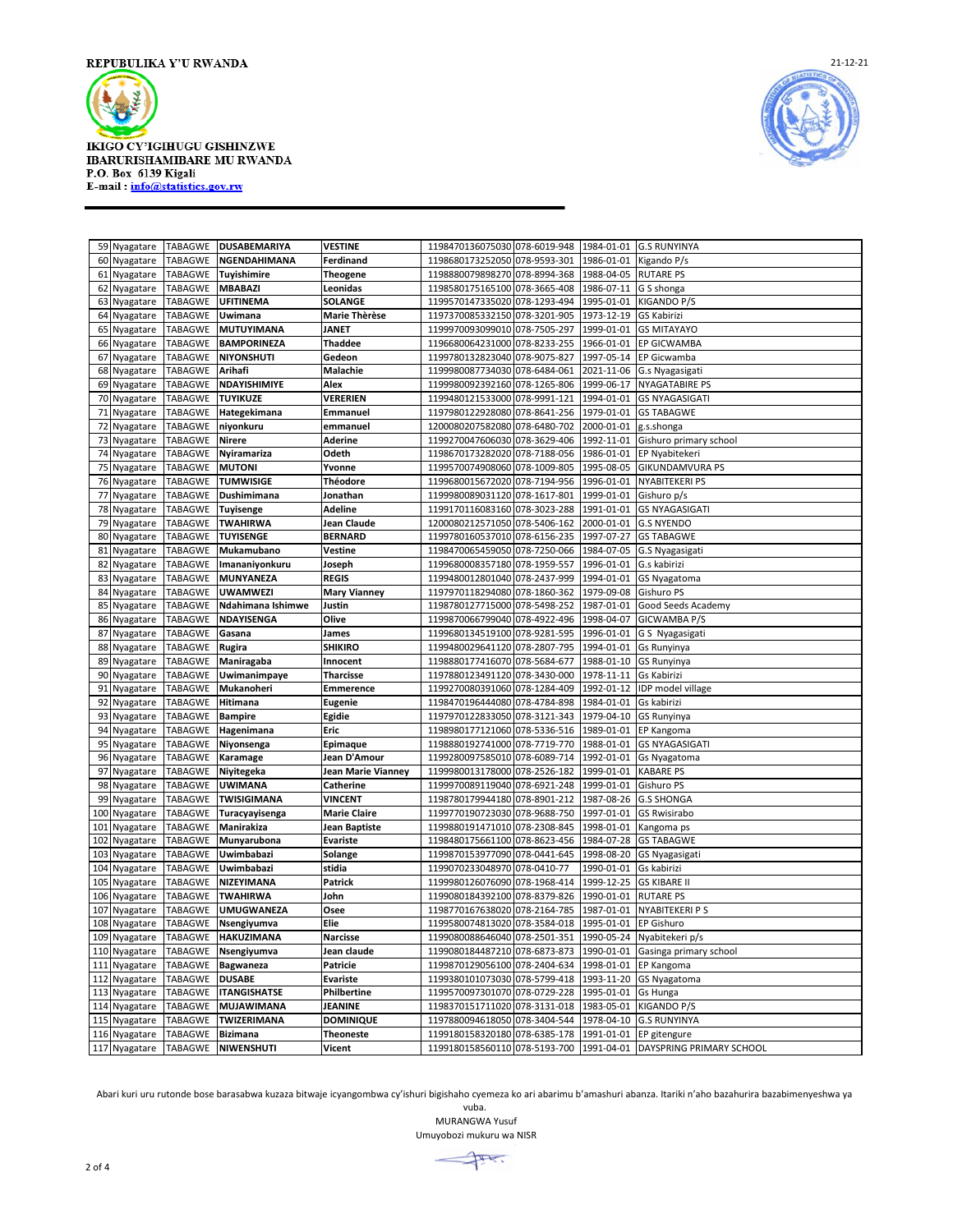



| 118 Nyagatare                   | TABAGWE        | <b>NYIRAMIGISHA</b> | Zipola                | 1199970006589020 078-7161-323                          |              | 1999-01-01             | Gishuro PS                 |
|---------------------------------|----------------|---------------------|-----------------------|--------------------------------------------------------|--------------|------------------------|----------------------------|
| 119 Nyagatare                   | TABAGWE        | <b>TWESIGYE</b>     | SAMUEL                | 1199580030730110 078-6682-250                          |              | 1995-01-01             | KIGANDO P/S                |
| 120 Nyagatare                   | TABAGWE        | <b>HATEGIKIMANA</b> | <b>SYLVESTRE</b>      | 1199180154296080 078-4301-738                          |              | 1991-04-19             | <b>GS SHONGA</b>           |
| 121 Nyagatare                   | TABAGWE        | Mwizerwa            | Ananie                | 1198480173065030 078-3696-257                          |              | 1984-01-01             | EP Kigando                 |
| 122<br>Nyagatare                | TABAGWE        | TURABUMUREMYI       | Vincent               | 1198680168517060 078-4698-675                          |              | 1986-12-14             | <b>GS HUNGA</b>            |
| 123 Nyagatare                   | <b>TABAGWE</b> | Ishimwe             | Jovanis               | 1199670226096080 078-2998-082                          |              | 1996-01-01             | G.S Ndama                  |
| 124 Nyagatare                   | TABAGWE        | NTEZIYAREMYE        | <b>EZECHIEL</b>       | 1199780006677050                                       | 078-1441-659 | 1997-01-01             | <b>RUTARE PS</b>           |
| 125 Nyagatare                   | TABAGWE        | Nyirahafashimana    | Esperance             | 1199970198126060 078-9661-241                          |              | 1999-02-17             | <b>GS RUBAGABAGA</b>       |
| 126 Nyagatare                   | TABAGWE        | NYIRABAGENZI        | Christine             | 1199570055786020 078-9758-598                          |              | 1995-06-07             | <b>G.S KARENGE</b>         |
|                                 | TABAGWE        | Iradukunda          |                       | 1199880043504070 078-4249-016                          |              | 1998-08-14             |                            |
| 127 Nyagatare                   |                |                     | Juvenal               |                                                        |              |                        | G.S Tabagwe                |
| 128 Nyagatare                   | TABAGWE        | Mukanoheri          | Vestine               | 1198570158129090 078-8725-409                          |              | 1985-12-26             | <b>GS TABAGWE</b>          |
| 129 Nyagatare                   | TABAGWE        | <b>IYAMUMPAYE</b>   | MADELEINE             | 1198970186765090 078-6326-297                          |              | 1989-09-23             | KIGANDO P/S                |
| 130 Nyagatare                   | TABAGWE        | Hakizimana          | Jean de la paix       | 1198680131380090 078-3513-521                          |              | 1986-01-01             | <b>GS Kabirizi</b>         |
| 131 Nyagatare                   | TABAGWE        | Nyiramanzi          | Leoncie               | 1196870076445080 078-3204-745                          |              | 1968-09-06             | <b>GS Runyinya</b>         |
| 132 Nyagatare                   | TABAGWE        | <b>Bugingo</b>      | Celestin              | 1198580186714080 078-8705-031                          |              | 1985-01-01             | <b>GS TABAGWE</b>          |
| 133 Nyagatare                   | TABAGWE        | <b>NISHIMWE</b>     | <b>MARIE CLAUDINE</b> | 1198370041937010 078-4826-393                          |              | 1983-01-01             | G. S SHONGA                |
| 134 Nyagatare                   | TABAGWE        | <b>SIBOMANA</b>     | Platine               | 1199280221455230                                       | 078-7751-268 | 1992-12-20             | NYABITEKERI PS             |
| 135 Nyagatare                   | TABAGWE        | Ndikubwayo          | Evariste              | 1199480029029020                                       | 078-9823-882 | 1994-01-01             | Cyenjojo p/s               |
| 136 Nyagatare                   | TABAGWE        | <b>UWAMAHORO</b>    | Françoise             | 1197870059179010 078-8609-154                          |              | 1978-12-15             | EP Nyabitekeri             |
| 137 Nyagatare                   | TABAGWE        | Masengesho          | Violette              | 1200170114478140 078-7816-560                          |              | 2001-01-01             | G.s Seresi                 |
| 138 Nyagatare                   | TABAGWE        | Nshimiyimana        | Damien                | 1199180153205010 078-5555-256                          |              | 1991-01-01             | <b>GS Runyinya</b>         |
| 139 Nyagatare                   | TABAGWE        | Niyitegeka          | Emmanuel              | 1199580106400130 078-0231-514                          |              | 1995-01-01             | Gs kabirizi                |
| 140 Nyagatare                   | <b>TABAGWE</b> | Nyiransabimana      | Angelique             | 1199370013257070 078-2059-734                          |              | 1993-01-01             | GS Runyinya                |
| 141 Nyagatare                   | TABAGWE        | <b>Uwayezu</b>      | Annualite             | 1199870043499020 078-7749-669                          |              | 1998-08-16             | Ep Nkoma                   |
| 142 Nyagatare                   | TABAGWE        | Bazimaziki          | Viateur               | 1197680096013070 078-8805-214                          |              | 1976-01-01             | <b>GS RUNYINYA</b>         |
| 143 Nyagatare                   | TABAGWE        | <b>RWALINDA</b>     | Faustin               | 1196980069166050 078-3160-509                          |              | 1969-01-01             | <b>GS RUNYINYA</b>         |
| 144 Nyagatare                   | TABAGWE        | Nyiragasagure       | Olive                 | 1199670013482060 078-5588-983                          |              | 1996-01-01             | <b>NYABITEKERI PS</b>      |
| 145 Nyagatare                   | TABAGWE        | Niyonsaba           | Yvonne                | 1199870128685020 078-6475-821                          |              | 1998-02-16             | EP Kigando                 |
| 146 Nyagatare                   | TABAGWE        | Umutoniwase         | Pascaline             | 1199570188086030 078-6076-763                          |              | 1995-07-23             | Kigando p/s                |
| 147<br>Nyagatare                | TABAGWE        | Uwifashije          | Egidie                | 1198670182007080                                       | 078-3138-649 | 1986-06-15             | GS Nyagasigati             |
|                                 | TABAGWE        | Twizerimana         | Valens                | 1199480210533010                                       | 078-9892-489 | 1994-01-01             | <b>GS GIHENGERI</b>        |
| 148 Nyagatare                   | TABAGWE        |                     |                       | 1198070153580060 078-6580-428                          |              |                        |                            |
| 149 Nyagatare                   |                | Nyirabashytsi       | Epiphanie             |                                                        |              | 1980-01-01             | Gs Runyinya                |
| 150 Nyagatare                   | TABAGWE        | Munyabugingo        | Jean Claude           | 1199380188665010 078-7316-917                          |              | 1993-01-01             | <b>GS Buhoro</b>           |
| 151 Nyagatare                   | TABAGWE        | <b>Mahirwe</b>      | Chantal               | 1199570188927090 078-6653-919                          |              | 1995-01-01             | GS Gatebe                  |
| 152 Nyagatare                   | TABAGWE        | <b>CYIZA</b>        | Leon                  | 1197880124299040 078-7305-010                          |              | 1978-01-01             | <b>G.S BIBARE</b>          |
| 153 Nyagatare                   | TABAGWE        | Tumusime            | Elisa                 | 1199780178134190 078-1583-370                          |              | 1997-01-01             | Gs Nyagatoma               |
| 154 Nyagatare                   | TABAGWE        | Mutabazi            | Theogene              | 1198680195253000 078-7970-329                          |              | 1986-06-04             | Gs kabirizi                |
| 155 Nyagatare                   | TABAGWE        | Ntibaziyaremye      | Gaudence              | 1198770097308070 078-4917-195                          |              | 1987-03-13             | EP Kangoma                 |
| 156 Nyagatare                   | TABAGWE        | Mukangahe           | Jean Baptiste         | 1198880116638150 078-3859-556                          |              | 1988-01-01             | <b>Gs Ruhuha</b>           |
| 157 Nyagatare                   | TABAGWE        | NDACYAYITEGEREJE    | Jean Sauveur          | 1199580053121040 078-2329-972                          |              | 1995-05-05             | <b>NYABITEKERI PS</b>      |
| 158 Nyagatare                   | TABAGWE        | <b>NSABIMANA</b>    | Jean Bosco            | 1198480120796080                                       | 078-7772-373 | 1984-01-01             | <b>GS. RUNYINYA</b>        |
| 159 Nyagatare                   | TABAGWE        | <b>HAHIRUMUKIZA</b> | Jean Paul             | 1198680119911030 078-5001-846                          |              | 1986-01-01             | GS. NYAGATOMA              |
| 160 Nyagatare                   | TABAGWE        | Himbazimana         | Nicodem               | 1198780128978060                                       | 078-4962-470 | 1987-01-01             | G. S Runyinya              |
| 161 Nyagatare                   | TABAGWE        | <b>NIYONSABA</b>    | Thadee                | 1199380025239110 078-7396-078                          |              | 1993-01-01             | <b>G.S KINUNGA</b>         |
| 162 Nyagatare                   | TABAGWE        | Mbonigaba           | Aloys                 | 1198980177078020 078-6238-562                          |              | 1989-01-01             | Gs kamate                  |
| 163 Nyagatare                   | TABAGWE        | Iradukunda          | Nicodem               | 1199780039082200 078-6774-417                          |              | 1997-09-28             | Gitengure P/S              |
| 164 Nyagatare                   | TABAGWE        | Nsengiyumva         | Egide                 | 1198380152088000 078-3649-218                          |              | 1983-10-19             | Gs kabirizi                |
| 165 Nyagatare                   | TABAGWE        | <b>Nirere</b>       | Vestine               | 1199270152969020 078-4769-809                          |              | 1992-01-01             | <b>GS NYAGASIGATI</b>      |
| 166 Nyagatare                   | <b>TABAGWE</b> | <b>NSABAMAHORO</b>  | Gerard                | 1198580115929060 078-4898-614                          |              | 1985-01-01             | <b>RUBIRA PS</b>           |
| 167 Nyagatare TABAGWE           |                | <b>RUKABU</b>       | David                 | 1199280224010180 078-8366-494                          |              | 1992-06-07             | <b>GS Gakagati</b>         |
| 168 Nyagatare TABAGWE NYIRIGIRA |                |                     | <b>Daniel</b>         | 1199780178654020 078-9718-198 1997-11-30 GS Tabagwe    |              |                        |                            |
| 169 Nyagatare                   |                | TABAGWE Murekatete  | Grace                 | 1200070081408110 078-3932-490                          |              | 2000-07-20 GS Kabirizi |                            |
| 170 Nyagatare                   | TABAGWE        | <b>NIYIBIZI</b>     | Thierry               | 1199080111959080 078-2397-447                          |              |                        | 1990-01-01 NYABITEKERI P/S |
|                                 | TABAGWE        |                     |                       |                                                        |              |                        |                            |
| 171 Nyagatare                   |                | Kayitesi            | Immacurate            | 1199070184457080 078-4966-940                          |              | 1990-01-01             | <b>Gs Ntoma</b>            |
| 172 Nyagatare                   | TABAGWE        | Twizerimana         | Albert                | 1199680110744150 078-6744-883                          |              |                        | 1996-01-01 EP Kangoma      |
| 173 Nyagatare                   | TABAGWE        | Nshutiyimana        | Abraham               | 1199880077482050 078-4763-034                          |              | 1998-01-01             | <b>G.S TABAGWE</b>         |
| 174 Nyagatare                   | TABAGWE        | <b>BYARUGABA</b>    | Paul                  | 1198580173634010 078-6378-335                          |              | 1985-03-13             | <b>GS RWEMPASHA</b>        |
| 175 Nyagatare TABAGWE Noheli    |                |                     | Phocas cedrick        | 1199280098985230 078-8391-130 1992-01-01 G.s kabirizi  |              |                        |                            |
| 176 Nyagatare                   | TABAGWE        | <b>BYUKUSENGE</b>   | Joselyne              | 1199670144368070 078-1424-286 1996-01-01 EP St Leonard |              |                        |                            |

Abari kuri uru rutonde bose barasabwa kuzaza bitwaje icyangombwa cy'ishuri bigishaho cyemeza ko ari abarimu b'amashuri abanza. Itariki n'aho bazahurira bazabimenyeshwa ya